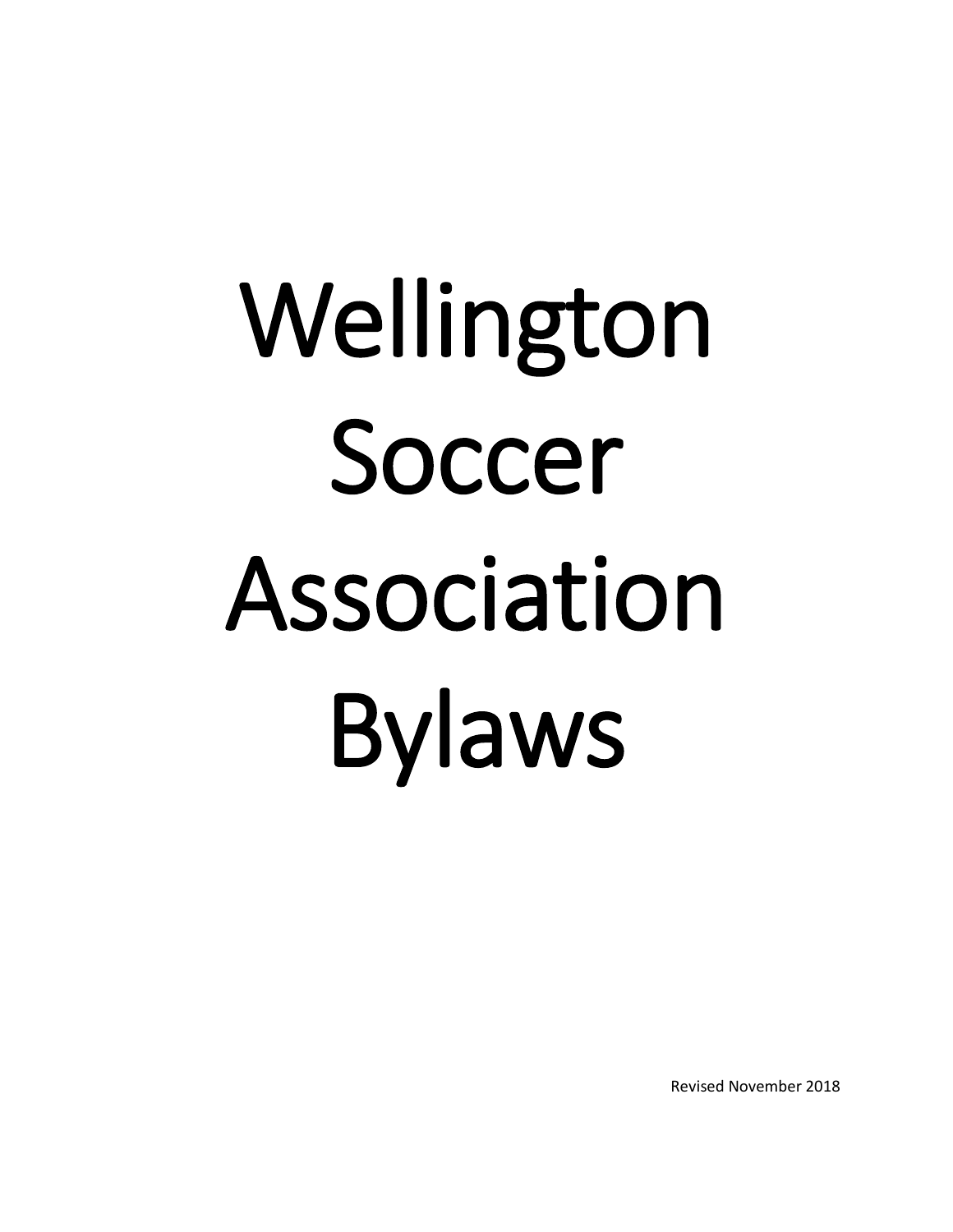## Rostering Committee Membership

A Rostering Committee shall be created to settle any disputes regarding player placement, not specifically covered under TEAM COMPOSITION AND PLAYER ELIGIBILITY. This committee shall be comprised of the Wellington Soccer Association President, Vice President, and at least two non-coaching Executive Board members when possible, to be appointed by the Executive Board. The Registrar will provide all pertinent registration information to the President and will attend all Rostering Committee meetings but will not be a voting member of the committee. Any member of this committee that is also a coach will recuse themselves when there are discussions about their own team.

# Article I

## Team Composition

A team shall be comprised of the number of players as specified by affiliated leagues to whom the official team roster will be submitted.

All players who are registered on or prior to the beginning of open registration will be assigned to the team on which they were placed during the preceding season unless a special request is made as described below.

In cases where more than one team in any age group exists, new players shall be placed on the team with the lowest number of players until the teams are equal. After that, players shall be placed on alternating teams, the one with the oldest day of last placement going first.

Placement of players will be gender and age specific whenever possible. If no team is available, a player may play up to two age levels within their appropriate gender. Coaches children are guaranteed a spot on the parent's team.

Coaches will not recruit players from other WSA teams. They will not be involved in the rostering process except where input is specifically requested by the Rostering Committee. WSA will accept players from other communities that have a youth soccer organization, however those players that come from communities with no organized soccer in the Wellington are will be given priority in the event there is an over-rostered situation on a team.

Players may be allowed to play up a maximum of two age levels if:

- A written request is forwarded to the Executive Board at the time of registration, with the reason for the request and signatures of the parent/guardian and the player.
- The move will not jeopardize the existence of a previously existing team.
- Age appropriate coach and up-level coach are in agreement and make a recommendation to the Executive Board.

Players may "double card" for more than one team within WSA, however, double carding will only be permitted if space permits. No player will be left out so that another can double card.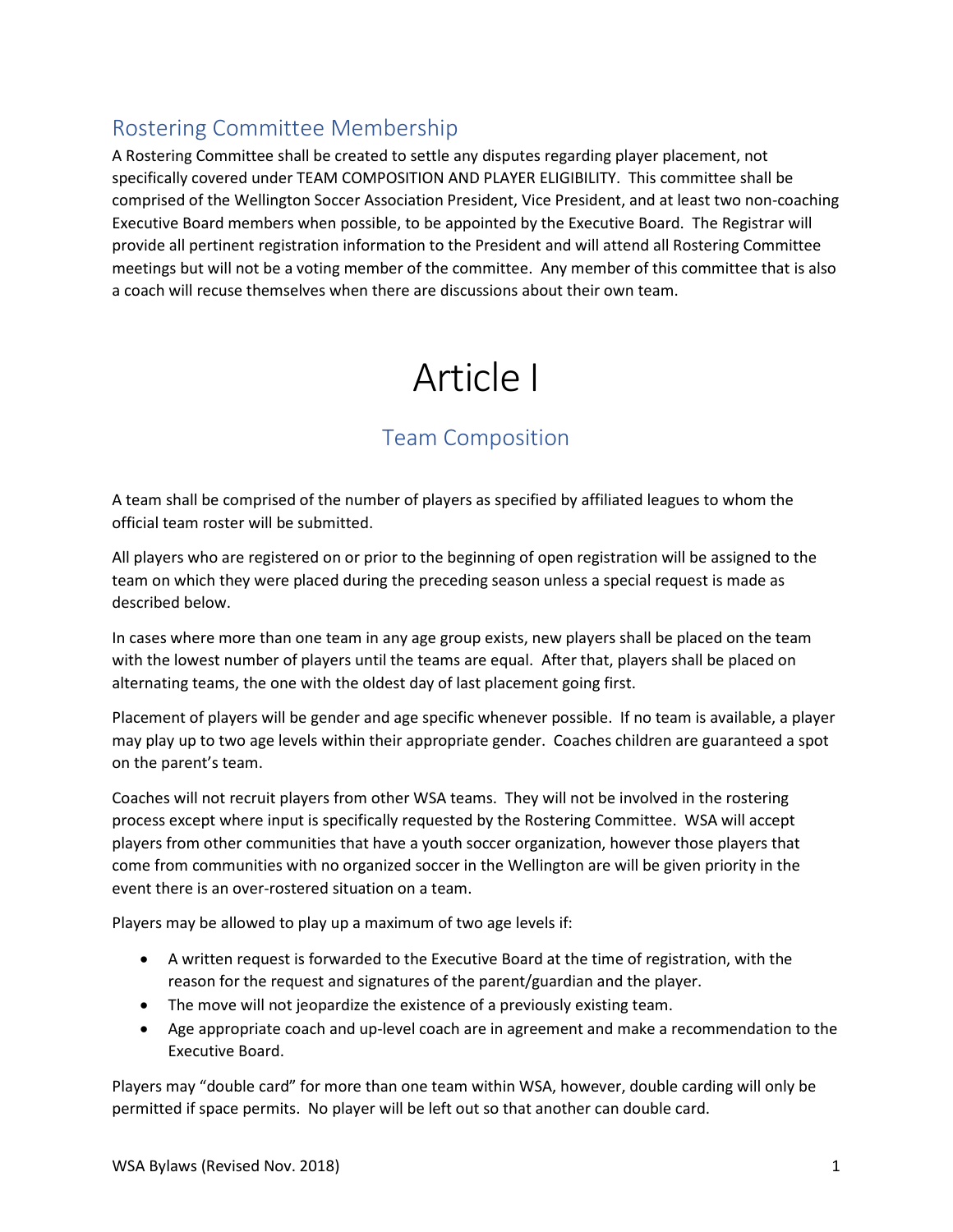- If a player is double carded to a higher-level team and a conflict arises, the player is obligated to play for the age appropriate team unless prior agreement has been made between the two coaches.
- If a player is double carded to another team of the same age, prior to the start of the season, the player must declare a primary team and notify all coaches.

# Article II

## Travel/Competitive Teams and Leagues

As stated in the Mission Statement of our Constitution, "It is our commitment to benefit the majority of Wellington youth, not the talented few. Our organization shall stress maximum participation, regardless of ability, and as much as is possible, evenly balanced competition."

In keeping with the spirit of our Mission Statement, teams will normally move from our in-house program into the appropriate affiliated travel leagues.

WSA will not allow "tryouts" of any type and will not allow a coach to shed players or recruit players due to skill level. The roster will be set by the Rostering Committee and all player movement guidelines from Article I still apply.

Coaches must hold the minimum required credentials dictated by the associated league.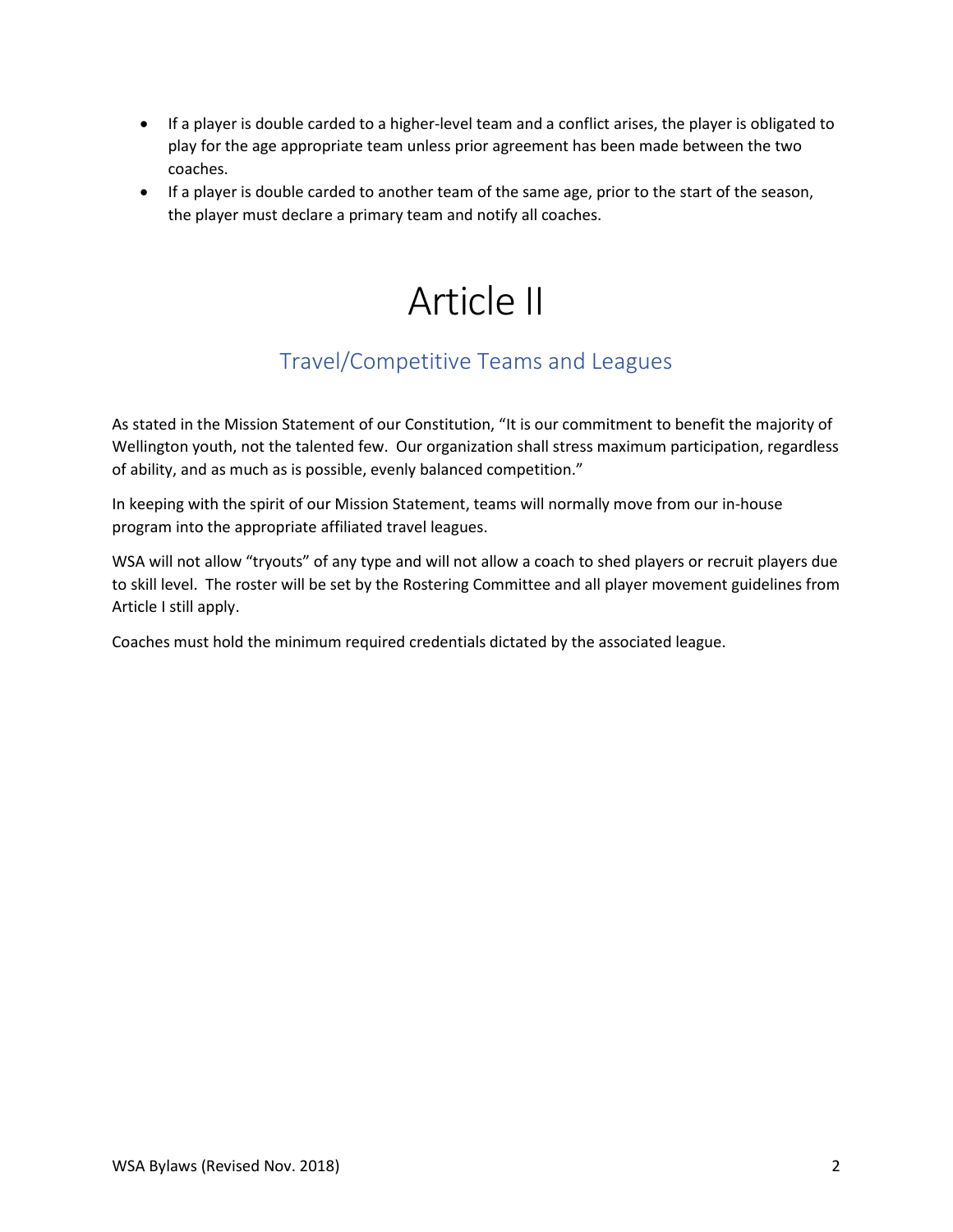# Article III

## Participant Conduct

All participants of the WSA shall conduct themselves in the manner described in this Article. All regulations shall be in force while the participant is representing the Wellington Soccer Association. This includes games, practices, and excursions supported by WSA. *All players must read and sign the Player Code of Conduct.*

#### Player Code of Conduct

All participants of the WSA shall conduct themselves in the following manner:

- 1. No player will engage in, nor encourage any other person to engage in unsportsmanlike conduct with any coach, player, participant, official, family member, or attendee of any WSA-sponsored activity.
- 2. No player will engage in, nor encourage any other person to engage in, any behavior that would endanger the health, safety, or well-being of any coach, player, participant, official, family member, or attendee of any WSA-sponsored activity.
- 3. No player will engage in, nor encourage any other person to engage in, the use of profanity or any other behavior that demonstrates a lack of respect or courteous regard for any coach, player, participant, official, family member, or attendee of any WSA-sponsored activity.
- 4. No player will engage in, nor encourage any other person to engage in, abusive language or actions that threaten physical harm to the property or person of any coach, player, participant, official, family member, or attendee of any WSA-sponsored activity.
- 5. No player will engage in, nor encourage any other person to engage in, any intentional act of physical violence, injurious assault, or damaging action against the property or person of any coach, player, participant, official, family member, or attendee of any WSA-sponsored activity.

Corrective action will be one of the following, depending on severity of offense:

- A. Warning from the coach.
- B. Removal from practice and parental notification.
- C. Player will be suspended from the next attended game.
- D. Removal from team.

We have read and understand the conditions set forth by the Executive Board of the Wellington Soccer Association.

\_\_\_\_\_\_\_\_\_\_\_\_\_\_\_\_\_\_\_\_\_\_\_\_\_\_\_\_\_\_\_\_\_\_\_\_\_\_\_\_\_\_ \_\_\_\_\_\_\_\_\_\_\_\_\_\_\_\_\_\_\_\_\_\_\_\_\_\_\_\_\_\_\_\_\_\_\_\_\_\_\_

Player's Signature **Date** Parent's Signature Date Parent's Signature Date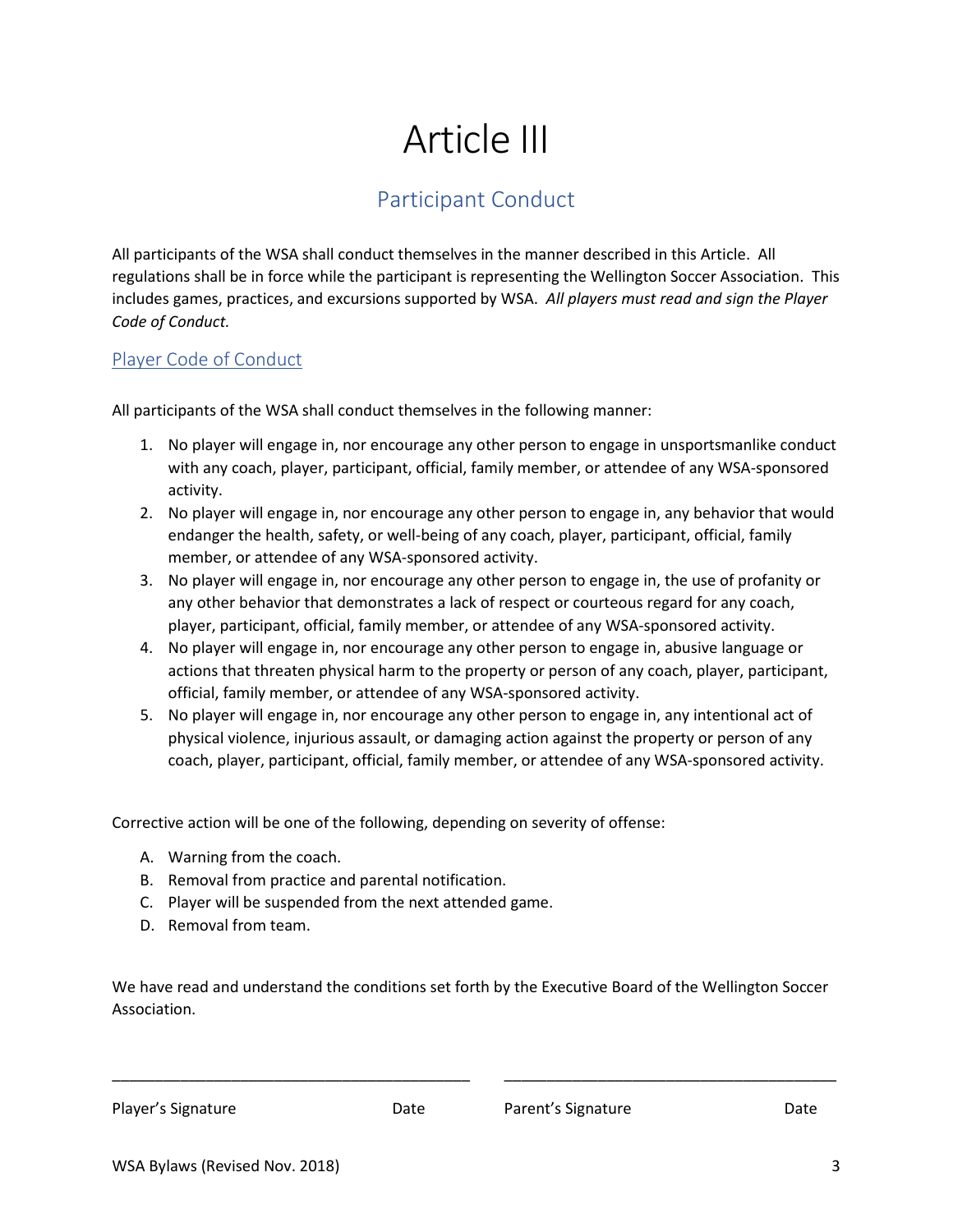# Article IV

## Coaches Code of Conduct

Coaches are responsible for their conduct as well as the conduct of their parents and spectators during and after a game. Coaches are the teachers as well as role models of the players and their actions must be beyond reproach. Therefore, the following rules have been adopted.

- 1. Any red card administered by a referee to a coach or assistant coach may result in a minimum two (2) game suspension for that offending coach or assistant coach after a thorough investigation by the Executive Board. This suspension will be for the next two (2) league games and all practices included within this timeframe and will be carried into the next season if necessary. This suspension will run concurrent with any other league rules. If a coach has two or more teams in a league, they may be permitted to continue coaching the other teams at the discretion of the Executive Board.
- 2. Any coach or assistant coach who receives a second red card during their tenure with WSA will be permanently banned from coaching any teams. They will no longer be permitted to have any contact with players during any and all practices and games. The team's roster will be revised to remove that coach and their pass must be returned to the Registrar.
- 3. Sportsmanship. Coaches are responsible for their players' good sportsmanship, which starts with setting the example.

# Article V

## Coaching Staff Composition and Guidelines

We recognize that coaching composition and selection is vital to the quality and integrity of the Wellington Soccer Association. The purpose of this Article is to ensure the quality and competency of those individuals coaching for WSA. All coaches are strongly encouraged to obtain CPR and AED training, which will be provided by WSA from time to time. Coaches must complete the State mandated concussion certification and Risk Management training prior to coaching. Each head coach will meet coaching license requirements for their level of play as mandated by the League that the WSA team is registered to. Failure to maintain a license requirement is a cause for loss of head coaching position.

#### Coach Selection

Individuals who were Head Coaches the preceding season shall be considered Head Coach for the new season provided they have expressed an interest in returning as Head Coach and have demonstrated the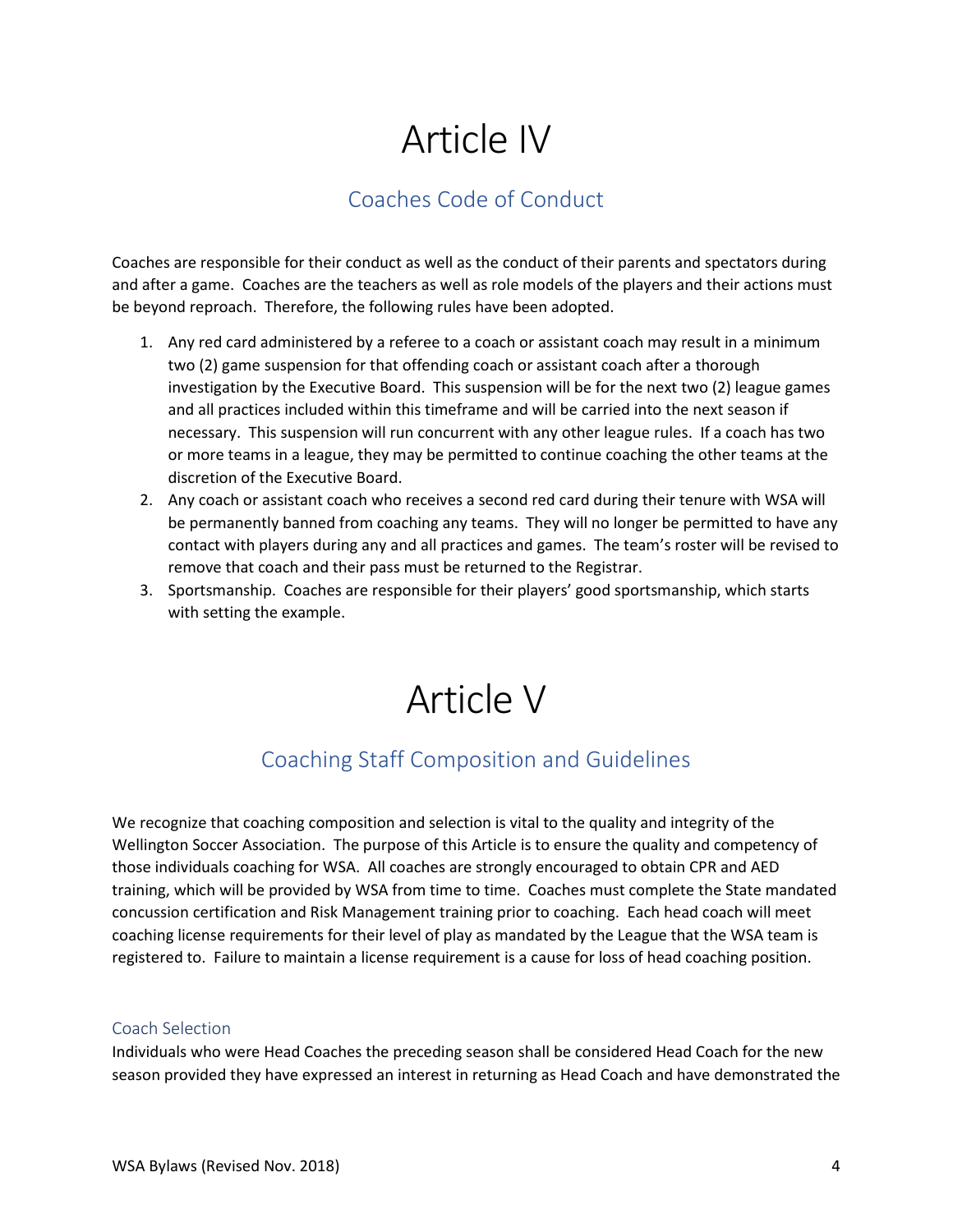characteristics of a quality coach that align him/herself with the overall goal and vision of the WSA as determined by the Executive Board.

The Executive Board of WSA shall have the responsibility to appoint Head Coaches as they deem necessary to support team activity. The Head Coach shall select up to two assistant coaches and will be responsible for their actions while they are engaged in WSA activities.

An individual wishing to be considered for a new or vacated Head Coaching position shall contact the Executive Board not less than seven (7) calendar days prior to the semi-annual coaches meeting immediately preceding the date set by the Registrar.

#### Removal of a Coach

In the event that a coach is disruptive towards the goals and missions of WSA, following an investigation, the President will call a meeting within seven days of complaint, which includes the Executive Board and coach in question, to discuss the issues relevant to the grievance. The Executive Board will determine the follow up with a letter to the Coach. See Article V (Termination of Membership) in the WSA Constitution.

The following procedure outlines the steps necessary to remove a Coach for whatever reason:

- 1. The parents, or appointed spokesman for the parents, must petition the Executive Board with a written list of reasons why the individual should no longer act as Head Coach. This petition shall be signed by two thirds (2/3) majority of the team's parents/guardians.
- 2. The petition will be presented at the next Executive Board meeting. A vote will be taken as to recommended action to be taken. A two thirds (2/3) majority of those members present is required as to recommend or not to recommend appropriate action.
- 3. In the event a Head Coach is removed, it shall be at the discretion of the Executive Board to allow the person to remain active in the WSA. If it is the decision of the Executive Board that the person shall no longer be affiliated with WSA, activities as described in Article V of the WSA Constitution shall begin immediately to revoke membership.
- 4. In the event a Head Coach is removed during the season, the President shall appoint the new Head Coach from among the team's existing coaches. If this is not possible, the Executive Board shall appoint any other suitable individual for the remainder of the season. This individual would then be treated as a new Head Coach candidate if he/she elects to return as Head Coach the following season.
- 5. The Executive Board shall have the authority to remove any coach from their position as deemed necessary. This would require a vote of the Executive Board with two thirds (2/3) of the members present in agreement.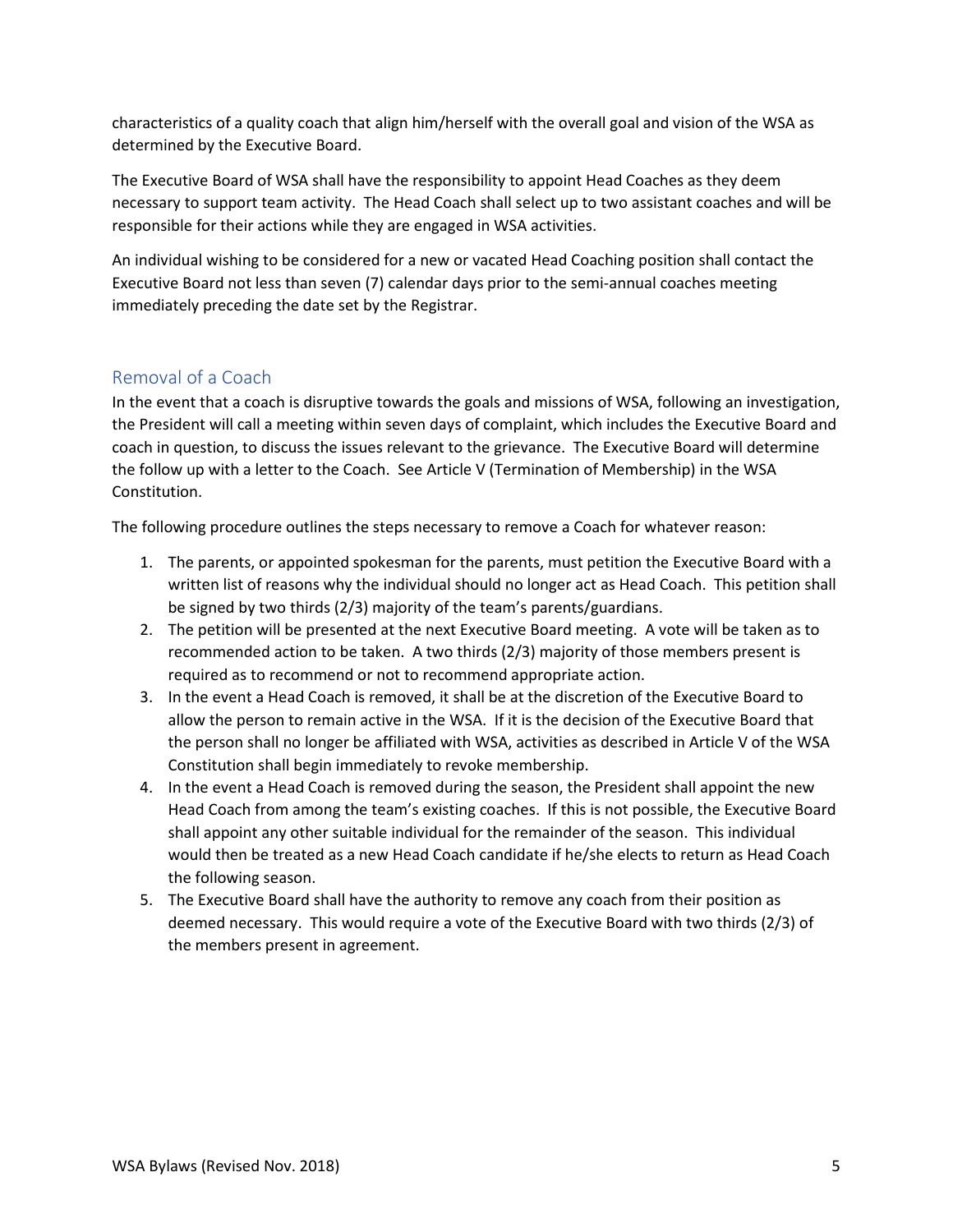# Article VI

## WSA In-House Soccer Guidelines

The In-House Director shall be in charge of setting up and running the In-House Program (Kick Start).

Responsibilities shall include, but are not limited to:

- 1. Recruiting and training coaches for Kick Start. Communicate with coaches and teach the games to be utilized during each practice.
- 2. Initiating and maintaining good communication with the incoming soccer families.
- 3. Setting up and organizing practice schedules, dates, and times.
- 4. Plan and organize a 6-8 week program of games and activities that teach the beginning skills of soccer in a fun fashion.
- 5. Set up and prepare playing fields for each practice.
- 6. Use lead up games and small sided games to minimize competition and encourage participation and enjoyment.
- 7. Strive to make players ready to move to the next level of play.
- 8. Hold informational parent meetings prior to each season of play.
- 9. End each season with a fun group activity (cookout, etc.) and present medals to players.
- 10. Purchase medals with board approval.

# Article VII

### Amendments & Miscellaneous

#### Section 1: Reimbursements of Coaches License

Travel teams require anyone coaching U7 and above to have appropriate training and/or license. Upon completion of the licensing course and filing of the license with the Treasurer and Registrar, reimbursement of the fees will be made to the coach by WSA.

#### Section 2: Scholarship

No child shall be denied membership because of financial hardship and/or inability to pay the membership fee. Application shall be made in writing to the Executive Board indicating the nature and extent of the hardship, which is the basis for the waiver of membership fees. The Executive Board shall consider and vote upon applications on an individual basis at the next regular meeting following receipt of said applications and may vote for a full or partial waiver of fees based upon circumstances of each case.